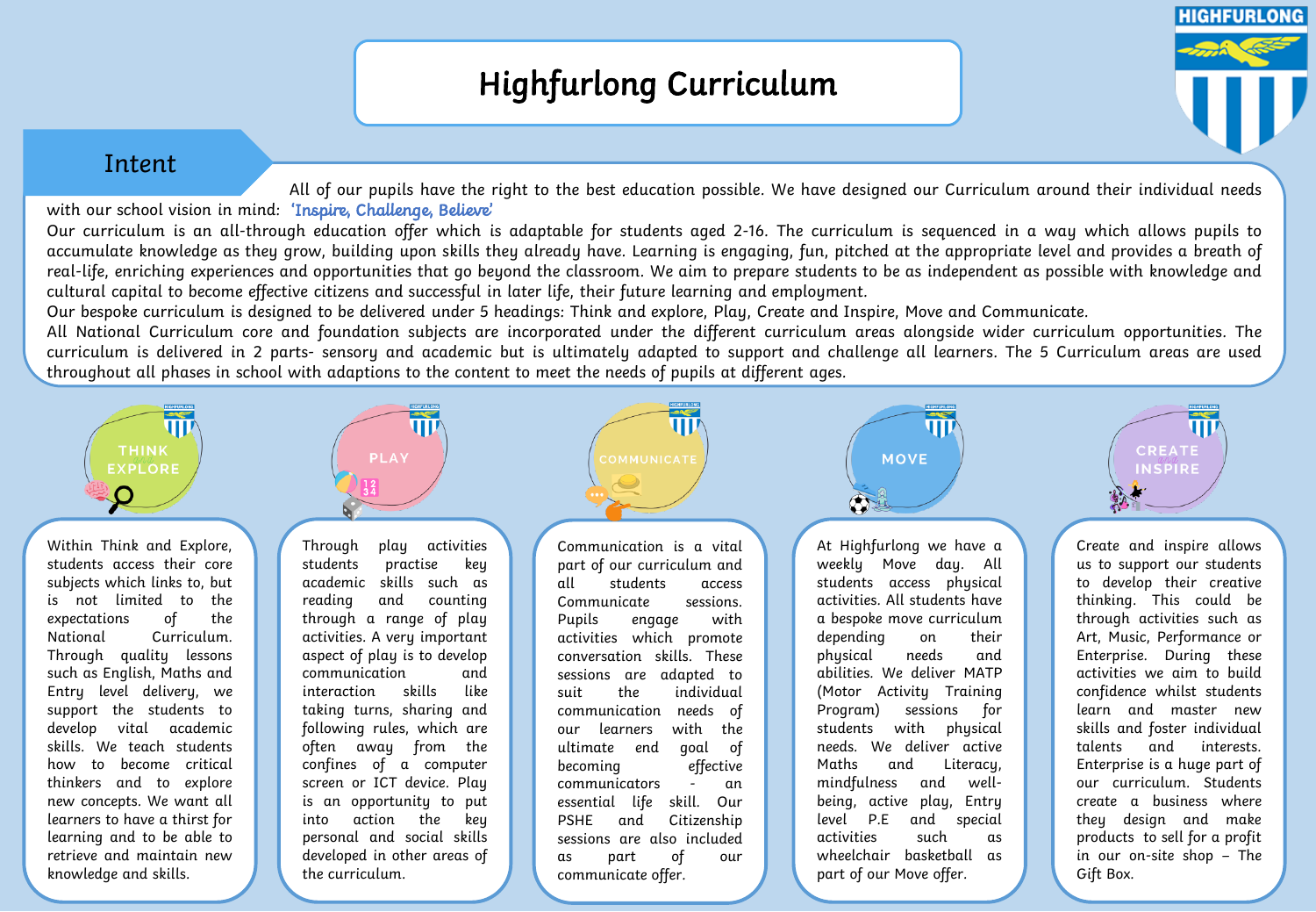# Highfurlong Curriculum

**HIGHFURLONG** 

# Implementation

## Curriculum Maps

For each subject area in the curriculum the overall coverage is displayed on Curriculum Maps. These maps share the intent, implementation and impact of each subject. Each have a flow chart showing how we assess pupils across every phase in school. Following this, the coverage in each term from EYFS throughout school to Key Stage 5 is mapped out sequencing learning and reflecting the progression of knowledge. The maps also show the expectations for the academic cohort and sensory cohort. It shows the key language and reading opportunities. Our 'beyond' curriculum is also mapped out showing trips, events and additional enrichment opportunities.

## Differentiation

Our curriculum is flexible which allows teachers to differentiate learning to suit the variety of needs within each class family. Students are placed into groups of students of similar age and we ensure that each student has a peer group within their class. Throughout the school all classes have a mix of abilities including academic and sensory learners. This is reflected in planning and delivery of lessons. We ensure that all students have access to their National Curriculum entitlement, which is adapted to compliment each students personal pathway within our curriculum and assessment offer. Our curriculum coverage goes way beyond the expectations of the National Curriculum in all phases of school. Skilled teachers are able to teach in a way which can overcome barriers to learning and provide the support which allows all students to make progress. Whether this be incorporating special provision such as sensory-diets and Assistive and Augmentative Communication (AAC), behavior support or adapted resources all learners build upon prior knowledge. Our curriculum also provides challenge to stretch all learners to make good progress.

## Planning

Teachers across the school work collaboratively to plan subjects and share their expertise in order to provide our students with the highest quality learning offer. Planning is dynamic and adaptable with an overarching sequence of learning. This ensures clear progression and a build up of sufficient knowledge for future learning and employment. Teachers also use the knowledge of our highly skilled support assistants to guide lesson planning. Planning templates are provided which reflect the curriculum areas and all lessons are planned with both a sensory and academic learning plan.

## Personal learning plans

All students have personal learning plans (PLPs) with individual targets to work towards. These are accessed and utilised across the school to ensure teaching and learning links to assessment. The PLPs provide focus when gathering evidence of students meeting their learning outcomes. All PLPs reflect bsquared assessment, Reading River phonics, interventions, pupil premium and interventions. PLPs are in addition to our Education and Heath Care Plan (ECHP) targets which are set and monitored for individual throughout the year.

## Facilities

We have amazing facilities which are utilised throughout the week. At Highfurlong we ensure that students access learning beyond the classroom. These include our very own Hydrotherapy Pool, Enterprise Shop, Life-Skills Room, Interactive Sensory Room, Traditional Sensory Room and Outside area. All of our facilities are created to be accessible for all including things such as a wheelchair roundabout and swing.